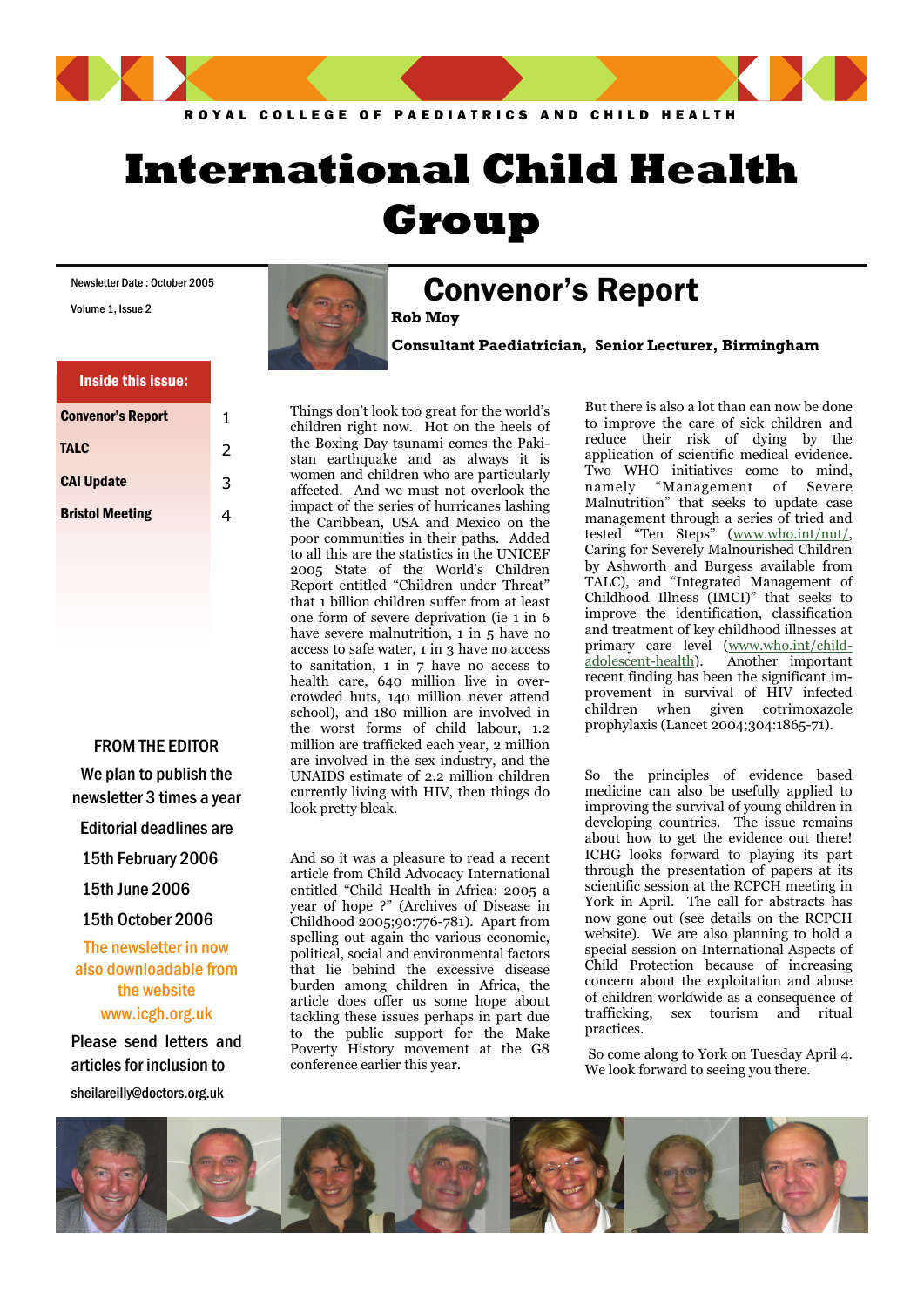

### The CD-ROM as a vehicle for Health Information.

The small NGO Teaching-aids At Low Cost (TALC) is now forty years old. Well known in Africa but less publicised in the UK, it started as a distributor of teaching slides and by the 80's had sent out 7 million. In the last 20 years it has concentrated on low cost and free books, sendingout around 2 million around the world a third ofthese were free to those receiving them. However we and similar distributors of health information have still much to do as shown by the conclusion of a group studying spread of health information who wrote in the Lancet July 9th.2004 *...."There is little if any evidence that the majority of health professionals, especially those working in primary health care, are any better informed than they were 10 years ago"… (Godlee F).* A new electronic approach for TALC was made possible when DFID provided an initial 3 year grant to produce free CD-ROMs as described here. The TALC free CD is almost unique in that it is general. The majority of CDs are oriented to one subject and contain far more information than required at district level. The CD is designed specifically to be easily used by computer novices.

A simple search engine in the most recent CD will add the possibility of search in pdf as well as in html. The CD contains selected articles from the BMJ, Lancet, RCP, RCS, World Anaesthesia, Africa health, PLOS medicine, Tear Fund, Child-to-Child, Cochrane Abstracts, and much else suited to community participation in health. Many organisations have been very supportive on CD-ROM 7 for the first time we mhad material from the London Royal College of Physicians with papers from their Clinical Medicine including a Q&A content which TALC believes is popular. WHO supplied us with their booklet on Kangaroo Care. TALC was able to include a positive response from a 13% response to a postal questionnaire sent to 1,000 participants. In the future TALC hopes to include more on maternal and child health. The CD-ROM also make it possible to distribute colour images which are popular and important in levels of teaching. An attempt is being made to gather a group of 2 or 3 individuals to identify appropriate copyright free material and also answer questions TALC receives by e-mail, to try and increase North South communication between health workers. *Figure 1. Access to the use of PCs is becoming widespread in Africa* A London Professor John Guillebaud who knows Africa well wrote "I think the TALC CD-ROM is fantastic. It is clearly meeting the needs of health workers in resource-poor settings far better than books or even websites – given the uncertainty regarding veracity or vested interests of so many of the latter, the vagaries of Servers, and at present, the general absence of Broadband, - can do, in practice. I admire the absence of any restriction on the downloading, printing or emailing onwards of the content – a further advantage over books. I have browsed the latest one myself and was impressed by its accurate, up-to-date coverage of such diverse areas of relevance. I was pleasantly surprised to see its useful content in my own specialty area of contraception and reproductive health/maternal mortality reduction. I was especially pleased to see the reference to the first of the "Four Pil-



*Fig 2. Countries receiving TALC free CD-ROMs*

lars' of Safe Motherhood which include family planning information, counselling and services…" and that it was given emphasis ahead of the (also crucial) 3 others, namely antenatal care, clean/safe delivery under supervision of a trained person, and readily available essential/emergency obstetric services at referral hospitals." Another colleague wrote:

How wonderful that you have this written testimony to how TALC's work is so appreciated. And I couldn't agree more. I don't know if anyone who hasn't lived and worked in a developing country can quite appreciate how depressingly hard it is to get hold of educational materials, nor have any sense of the exceptionally high value health workers themselves place on them! One of the paradoxes is that in spite of the huge thirst for education, it is not common for educational materials to be freely loaned or borrowed because of their highvalue. In addition, photocopying is expensive and few can afford such a luxury, even as it often violates copyright too. So that the opportunity which



TALC's CDs provide, for downloading and disseminating to so many so easily (while retaining the original for one's own repeated use) means that this particular format can benefit many many more health workers than the 5000 who receive them. Prof Guillebaud is right too about the "vagaries of Servers" - phone waiting lists are often years long, and even if you're lucky enough to have one, phone and Server services are expensive, limited and often go "off" for days/weeks at a time during the rains, etc. Further evidence that these CDs are meeting a need comes from the size of the mailing list and its speed of growth since 2001. Currently over 5,000 are sent out twice a year and each month we receive between fifty and a hundred new addresses.

Those wishing to receive a copy or get one sent to a colleague overseas can either write to TALC at P. O. Box 49, St Albans, Herts, AL1 5TX. Or e-mail to info@talcuk.org. The low cost books that TALC provides can be viewed on the TALC website www.talc.or

Professor David Morley

*TALC or the author (info@taluk.org) would like to hear from ICHG readers who could contribute new material or with skills to convert material into a form suitable for a CD-ROM.*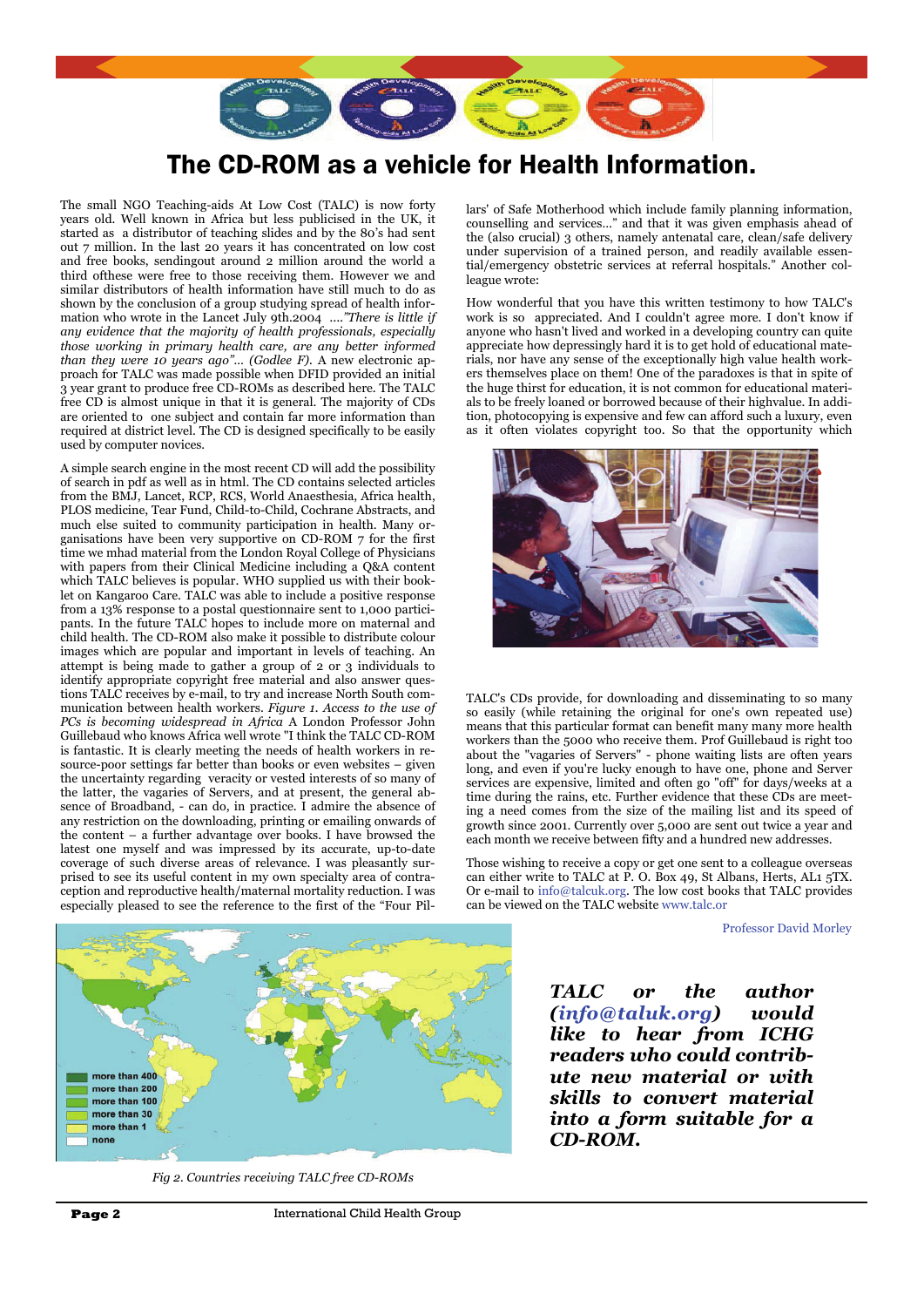### **What is CAI (Child Advocacy International) up to now?**

It was midday on a weekday in High Wycombe. Suddenly the lights went out and so I went to the neonatal unit. Nurses were ventilating an infant by hand in the dark by torchlight, and no alarms, fluid pumps or monitors were working. The cause was an error in the routine weekly service and testing of the hospital's emergency electricity supply and it was an agonising half hour before the fault was identified and power restored. Luck, skill and dedication prevented any of the disasters which could easily have happened to a number of vulnerable infants.

This episode which I will never forget is dwarfed by the experience of doctors who work in countries where the infrastructure is poorly developed or where natural disasters or armed conflict can destroy the whole medical system. Ten years ago it was the calamities which had occurred during the Bosnian civil war which led to the founding of CAI. The children's hospital in Sarajevo was a majestic building on the outskirts of the city which had been financed by local subscription but during the siege it was shelled, and had to be completely evacuated overnight. Patients, staff and equipment which could be saved were moved to a wholly unsatisfactory administrative building. Imagine moving your department to your local trust headquarters! Awful events such as this continue to happen as a result of war or natural catastrophe in an unpredictable fashion throughout the world, and create the need for organisations such as CAI.

CAI's mission statement is to "alleviate the suffering of mothers and children where there is extreme poverty, armed conflict or other disaster". We call ourselves an advocacy body because one of our key tasks is to emphasise, at all medical and political levels, the importance of medical care for mothers and children in the afflicted area. We now work in nine countries with plans to work in two more. We concentrate on helping to restore or boost existing medical facilities. We identify individual problems, and raise funds to provide both appropriate medical equipment, and to train medical and nursing staff by seconding medical or nursing volunteers to work on site.

CAI has developed a close working relationship with the Advanced Life Support Group (ALSG) in Manchester. Over the past two years a new course the Emergency Maternal and Child Health Care Programme (EMCH) has been developed. This is a teaching programme based on the successful methods ALSG have evolved in courses such as the Advanced Paediatric Life Support (APLS) and Management of Obstetric Emergencies and Trauma (MOET) courses. It includes emergency maternal, neonatal and paediatric care where the level of assumed local facilities are lower than would be expected in Western Europe. The course can be tailored to meet the needs of all health workers from the bedside at home to competent district hospitals to Tertiary Units.. Successful pilot courses have been held in Pakistan. The Pakistani Government and WHO Pakistan are now cascading what they call the ESS EMCH movement, country wide. ESS stands for Essential Surgical Skills, this programme has been developed by the Essential Health Technologies Unit at WHO Geneva. We have merged the ethos's of the two programmes and discussions are taking place with WHO with the aim of widespread application of the programme in poorly resourced countries.

This year, after the Tsunami, CAI staff visited Sri Lanka. In liaison with local staff and after intensive fund raising an anaesthetist and paediatric nurse visited the north east of the country, giving training and demonstrating newly provided equipment. A Partnership has been established with the Sri Lankan College of Paediatrics with the aim of giving long term help to the Tsunami orphans.



Dr Kim Cheetham (CAI Honorary Country Director for Bosnia) in Banja Luka hospital, Sept 2005

CAI liaises with individual countries by means of Honorary Country Directors (HCDs) who are often retired consultant paediatricians. I was recruited as the HCD for Bosnia three years ago, and have seen the improvements that had taken place, often as a result of CAI intervention, since their dreadful war. In Bosnia CAI is very fortunate to have had the support of the British Lions who have funded the rehabilitation of five paediatric departments by donating equipment and supporting medical and nursing volunteers. In the past year we have been able to upgrade the casualty department in Sarajevo, and have introduced APLS teaching, and have identified and taught enough Bosnian APLS instructors for there to be an independent Bosnian APLS course. More needs to be done, and there are still university hospitals which lack basic equipment.

I have seen CAI in action, and have seen the results that the provision of appropriate equipment and on site training can produce. The support of British paediatricians is vital to our continuing work. We need a corps of doctors and nurses as members of CAI and others who will become friends of CAI. We are not a wealthy organisation and the members' annual levy helps us keep the charity going. As most paediatricians know, CAI was founded in Bosnia by David Southall who remains a very active medical director, but who is no longer involved in day to day management there.

|                                  |  |  |  | Dr Kim Cheetham |                                                                                                     |  |  |
|----------------------------------|--|--|--|-----------------|-----------------------------------------------------------------------------------------------------|--|--|
| Lyme, Staffordshire ST5 1ND      |  |  |  |                 | <b>Further</b> information from: Child Advocacy<br>International, 75a London Road, Newcastle-under- |  |  |
| Tel: 01782 712599                |  |  |  |                 |                                                                                                     |  |  |
| Fax: 01782 610888                |  |  |  |                 |                                                                                                     |  |  |
| Email: $of\text{fice@caiuk.org}$ |  |  |  |                 |                                                                                                     |  |  |
| Web: www.caiuk.org               |  |  |  |                 |                                                                                                     |  |  |